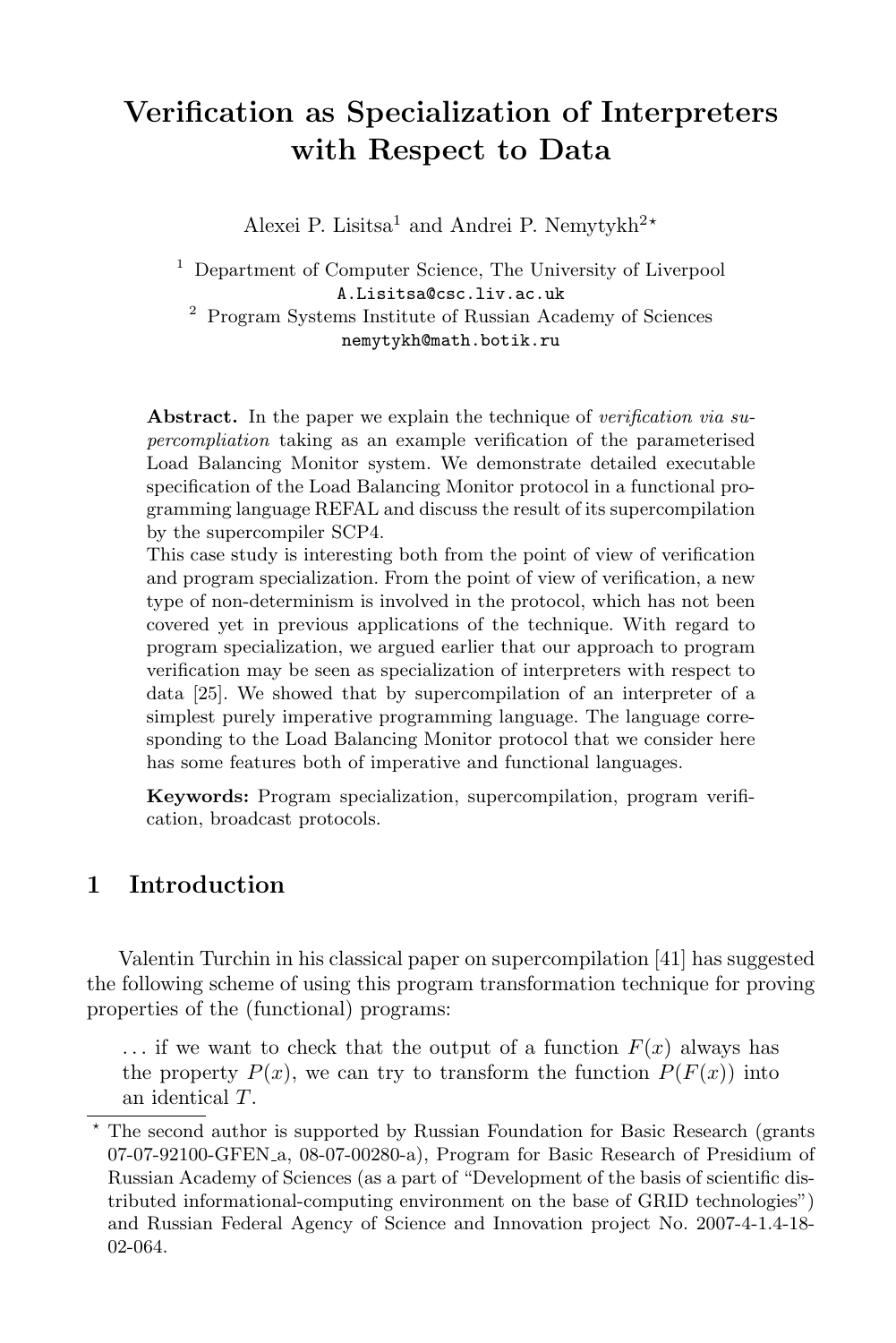The scheme albeit being very natural has not attracted much attention and has not been used until recently for proving properties of programs. In [19,21,22,20] we revitalized the idea and proposed the particular scheme of

#### $parameterized\ testing + supercompilation$

based on Turchin's proposal, suitable for verification of parameterized protocols. Various protocols have been verified using the scheme [19,21,22,23,24,25]. In this paper we explain the technique by presenting the verification of yet another protocol that is a Load Balancing Monitor [2].

This case study is interesting both from the point of view of verification and program specialization.

From the point of view of verification, a new type of non-determinism is involved in the protocol, which has not been covered yet in previous applications of the technique.

With regard to program specialization we argued in [25] that our approach to program verification may be seen as specialization of interpreters with respect to data; we gave an example of the task (successfully resolved by the supercompiler SCP4), where the language to be interpreted was a purely imperative programming language  $L$ . Here under the language we mean a simplest programming language L corresponding to a parameterized cache coherence protocol. A prorgam in the language  $L$  is a *finite* sequence of instructions corresponding to the actions of the protocol. Any instruction when executed updates the global state of the computing system controlled by the protocol.

The LBM protocol provides an example of a simplest language with functional features: the programs not only transform the global memory, but also the data passed through the arguments. Taking into account our choice of a program model of the protocol, the "brute force" algorithm involved in supercompilation and traversing all programs together with their arguments makes possible the analysis of non-deterministic choices of a next action (and/or a values of an argument).

Despite simplicity of the languages generated by the protocols (and, what is more, due to their algorithmic incompleteness), automatic specialization of their interpreters opens very interesting and important problems leading to more fundamental understanding the nature of program specialization. Indeed, algorithmic completeness of any language to be interpreted makes any interesting specialization task (*per se*) of its interpreter algorithmic undecidable, while algorithmic incompleteness of a language provides reasonable hope that statements on properties of the tools specializing such interpreters<sup>3</sup> may be formulated and proved. For example, the classical specialization task considered in the following section (specialization of an interpreter int with respect to a given program) aims to eliminate the whole interpretive overhead. But such a task (per se) is undecidable, when the language to be interpreted is algorithmically complete; just because in such a case the int has to be written itself in an algorithmically complete programming language. An incomplete programming language L to

<sup>3</sup> The properties concerning the specialization task to be solved.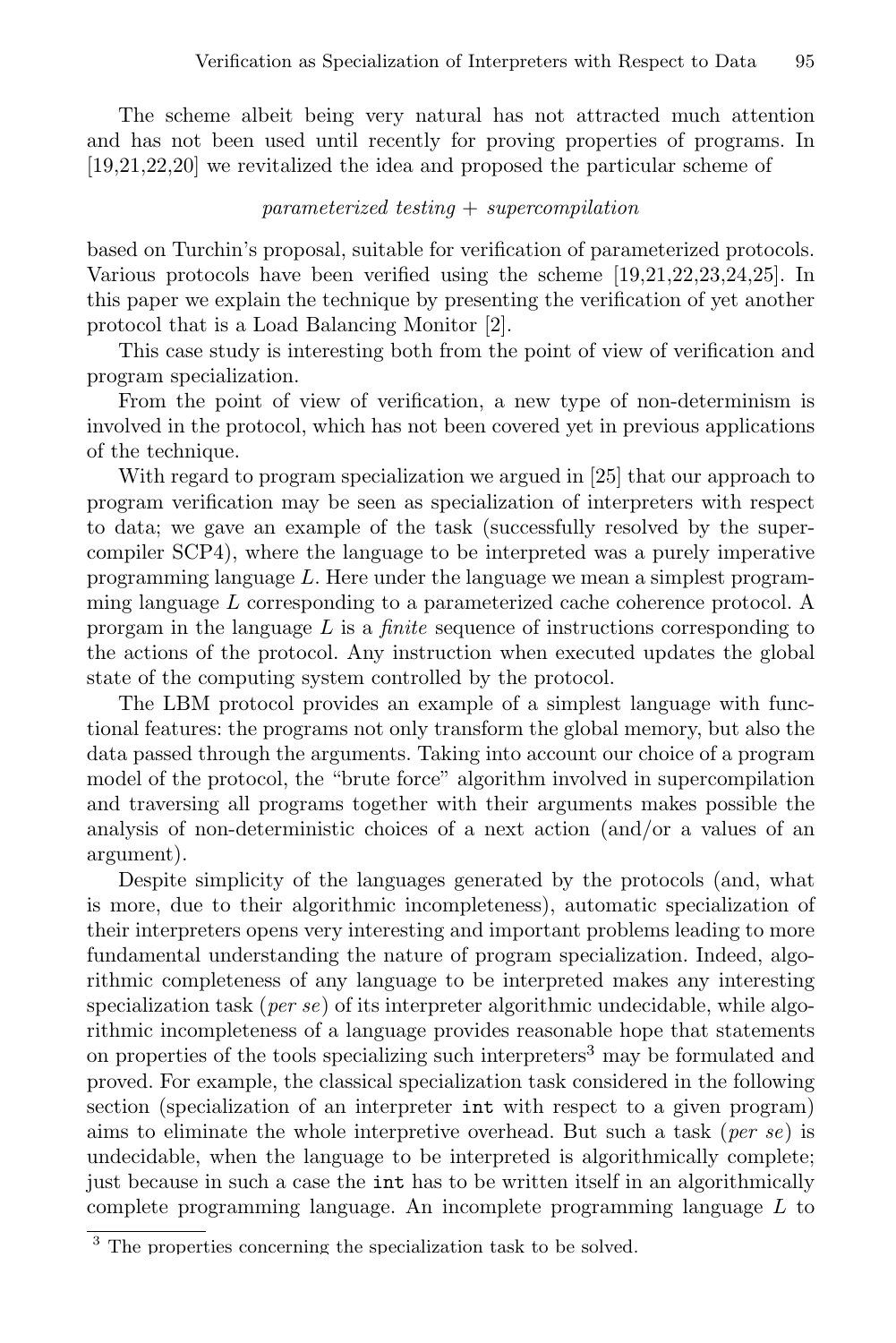be interpreted provides a hope that an interpreter int simulating the programs written in  $L$  may be implemented itself in another incomplete programming language. The last in its turn gives a hope that the problem to eliminate the whole overhead may be decidable (not only per se but by means of a concrete specializer). Especially that is very interesting when such an incomplete language  $L$  (to be interpreted) originates from practice. That is our case.

In practical implementation of the technique we use the functional programming language REFAL [43] and the most advanced REFAL supercompiler SCP4 [31,34]

## 2 Verification as Specialization of Interpreters

Given two programming languages L, M and the semantics of L described by an interpreter  $int(p,d)$  written in M, where the first argument stands for the source L-programs and the second ranges over the data of the L language. There is a famous task for automated specialization of the interpreter with respect to the first argument  $\text{int}(p_0, d)$ , i.e. the program  $p_0$  is known while the data d is unknown. Specialization has to generate a residual program q such that  $q(d) = int(p_0, d)$ , where the equality holds whenever the pair  $(p_0, d)$  belongs to the domain of the interpreter. Certainly the q is written in M: consequently q can be seen as a result of compilation of  $p_0$  from L to M. The goal is to construct an optimal q. The formulated problem is both undecidable (of course) and interesting. A lot of work was devoted to approximation of the problem (see [5,6,8,9,29,35] for examples).

In the paper [25] we showed that specialization of interpreters with respect to data may be reasonable and leads to interesting applications in verification. We considered the following specialization problem  $int(p,d,d_0)$ , where the known part of the data is separated from the unknown part. Firstly, for the sake of simplicity, let us think of the languages L,M as relational languages, i.e. the languages defining only (partial) predicates rather than arbitrary recursive functions. Another assumption is that the interpreter int terminates for all possible values of its arguments, but for some values it may terminate with abnormal stop. The abnormal stop indicates that the input values of the arguments are outside of the domain. Let us have a robust specializer generating a residual program q defining an extension of the partial predicate defined by the problem  $int(p,d,d_0)$ . Assume that q is a partial constant function TRUE or FALSE and this property is expressed explicitly in syntax of q. For example, q does not contain any syntactic construction with the semantics return FALSE (in the case of the TRUE partial constant). Thus, we assume that specializer was weak enough not to be able to optimize the predicate int as

$$
q(p,d) \{ return TRUE; \}
$$

but was strong enough to eliminate all syntactic constructors of the form return FALSE;. In such a case, the result of specialization can be considered as a proof of the (partial) constant property. The termination property of int mentioned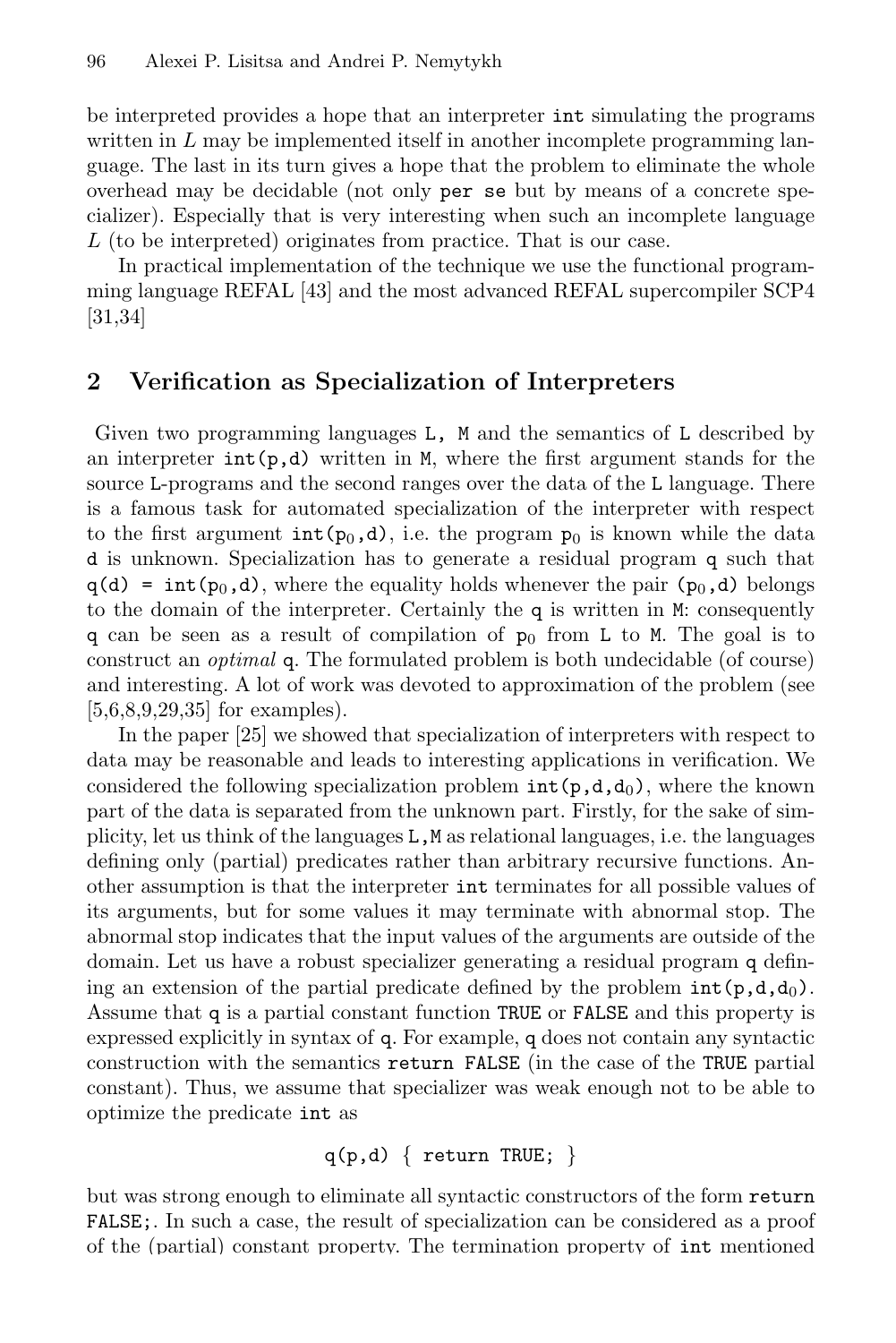above guarantees that the domain of the original partial predicate is not empty. Notice that we assume that the specializer is allowed to extend the domain of the original partial predicate. This provides additional important possibilities for specialization (see [30]) and distinguishes supercompilation, the technology of specialization we use (see Section 5), from other well known specialization technologies (e.g. partial evaluation [8]).

Consider now a more complicated interpreter. Let int be a composition  $\varphi$  of int of a functional language interpreter fint (i.e. not only predicative) and a predicate-postcondition  $\varphi$  testing the result of fint-interpretation. Now the TRUE-constant property of the residual program q means all source programs p satisfy the post-condition  $\varphi$  (in the given context of specialization). In such a case we conclude that the specializer solved a verification problem. The composition  $\varphi \circ \text{fint can be encoded in various ways.}$ 

The following sections are devoted to a non-trivial application of the idea.

#### 3 Parameterized Testing and Verification

In this section we describe our general technique for the verification of parameterized systems. The technique is based on the translation of the statements about safety properties of a system to be verified into the statements about properties of the program that *simulates and tests* the system. The reader is called to trace parallels with the previous Section 2.

The scheme works as follows. Let S be a parameterized system (a protocol) and we would like to establish some safety property  $Q$  of  $S$ . We write a program fints simulating execution of S for n steps, where n is an input parameter. If the system is non-deterministic, an additional parameter  $\bar{p}$  is provided, whose value is assumed to be a sequence of choices at the branching points of execution, e.g. it may be a string of characters labeling the choices. Thus, we assume that given the values of input parameters n and  $\bar{p}$ , the program fints returns the state of the system  $S$  after the execution of  $n$  steps of the system, following the choices provided by the value of  $\bar{p}$ . Let  $T_Q(.)$  be a testing program, which given a state s of S returns the result of testing the property  $Q$  on  $s$  (TRUE or FALSE). Consider a composition  $T_Q(\text{fint}_S(n, \bar{p}))$ . This program first simulates the execution of the system and then tests the property required. Now the statement

"the safety property Q holds in any possible state reachable by the execution of the system S"

is equivalent to the statement

"the program  $T(fint_{\Omega}(n, \bar{x}))$  never returns the value FALSE, no matter what values are given to the input parameters".

Here we assume additionally that both programs  $\text{fint}_Q$  and T terminate for all possible inputs, but for some values they may terminate with abnormal stop.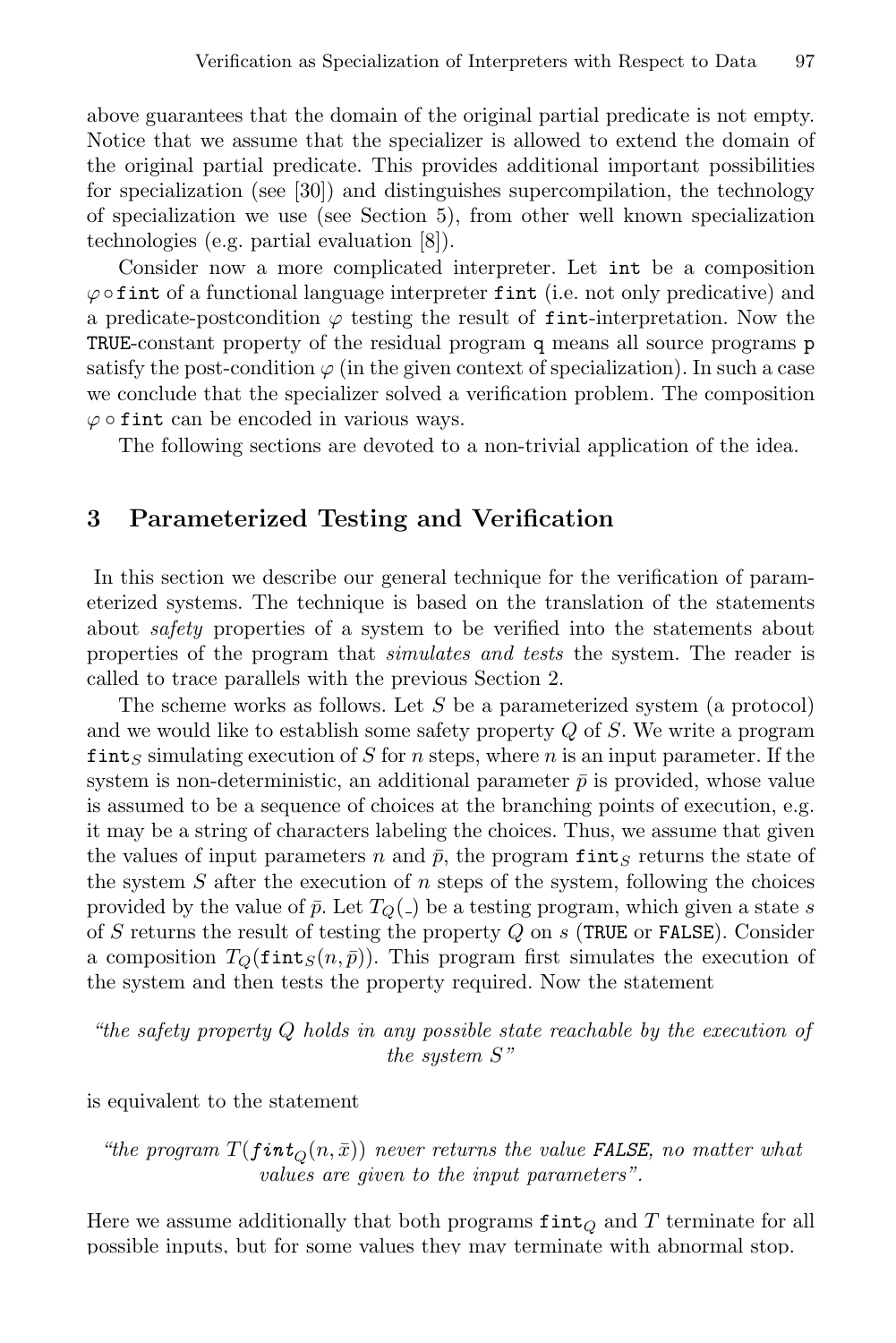In practical implementation of the scheme we use functional programming language REFAL-5 to implement a program  $T_O(\text{fint}_S(n, \bar{p}))$  and the supercompiler SCP4 to transform a program to a form, from which one can easily establish the required property.

In present paper we extend this basic technique to tackle protocols with new type of non-determinism. To this end choices at the branching points of execution of protocols are labeled not by characters but rather by terms. Further, there is not need for two separate parameters n and  $\bar{p}$  – the length of (the value of)  $\bar{p}$ will play the role of  $n$ .

# 4 REFAL Programming Language

The REFAL programming language [43] (Recursive Functions Algorithmic Language) is a first-order strict functional language. Unlike LISP the language is based on the model of computation known as Markov's algorithms [28]. Here we restrict ourselves with a fragment of REFAL and everywhere we will mean the fragment.

```
program ::= $ENTRY definition+
definition ::= function-name { sentence;+ }
sentence ::= left-side = expression
left-side ::= pattern
expression ::= empty | term expression | function-call expression
function-call ::= <function-name arg>
arg ::= expression
pattern ::= empty | term pattern
term ::= SYMBOL | variable | (expression)
variable ::= e.variable-name | s.variable-name | t.variable-name
empty ::= /* nihil */
```
REFAL data are defined by the grammar:

```
d ::= d_1 d_2 | (d_1) | SYMBOL | empty
```
Roughly speaking, a program in REFAL is a term rewriting system. The semantics of the language is based on pattern matching. As usual, the rewriting rules are ordered to match from the top to the bottom. The terms are generated using two constructors. The first is concatenation. It is binary, associative and is used in infix notation, which allows us to drop its parentheses. The blank is used to denote concatenation. The second constructor is unary. It is syntactically denoted by its parentheses only (that is without a name). The unary constructor is used for constructing tree structures. Formally, every function is unary. The empty sequence is a special basic ground term. This term is denoted with nothing and called "empty expression". It is the neutral element (both left and right) of concatenation. All other basic ground terms are named as "symbols". That is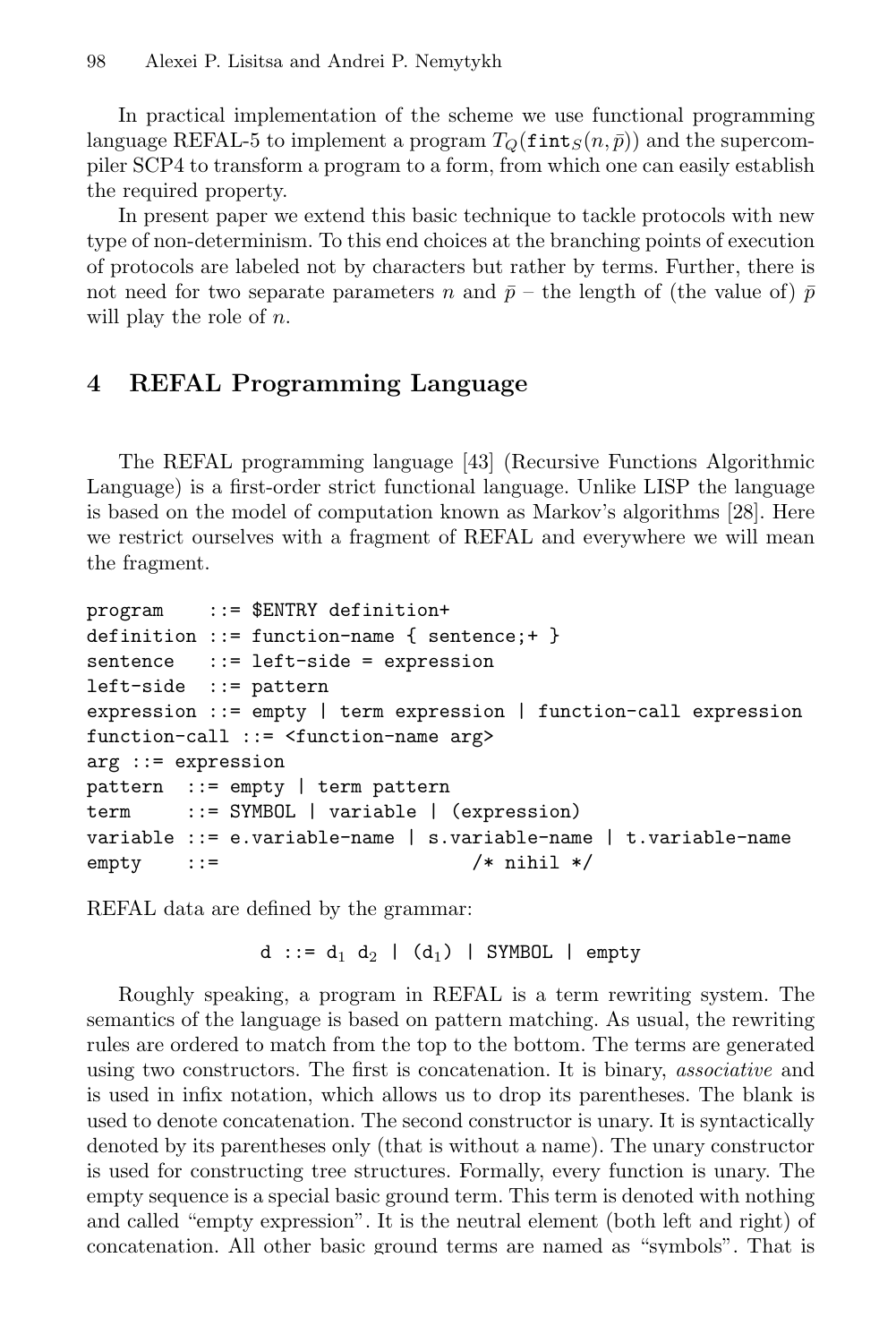unlike the LISP data set including only binary trees (i.e. not arbitrary trees and not sequences of trees).

There exist three types of variables – e.name, s.name and t.name. An evariable can take any expression as its value, an s-variable can take any symbol as its value and t-variable can take any term as its value (a term is either a symbol or an expression in structure brackets). For every sentence its set of variables from the left side includes its set of variables from the right side; there are no other restrictions on the variables. Associativity of the concatenation may cause abstract pattern matching to be ambiguous on some patterns<sup>4</sup>. In the context of this paper, it is not important how the ambiguousness is actually resolved. It is sufficient to assume that the pattern matching is done deterministically.

Let a current active function call be given. A step of the REFAL machine is the following sequence of actions: pattern matching, replacement of the right side variables with their values – with the result of the pattern matching, replacement of the active function call (in the function stack) with the updated right side and labeling of a new function call on the top of the changed stack as active.

Example: The following program replaces every occurrence of the identifier LISP with the identifier REFAL in an arbitrary REFAL datum.

```
E NTRY G \{ e.inp = <Rep1 (LISP REFAL) e.inp >; \}Repl {
(s.x e.v) = ;(s.x e.v) s.x e.inp = e.v < Repl (s.x e.v) e.inp);(s.x e.v) s.y e.inp = s.y < Repl (s.x e.v) e.inp>;(s.x e.y) (e.y) e.inp = (XRepl (s.x e.y) e.y)\langle \text{Repl (s.x e.v) e.inp} \rangle;
```
}

On the right side of the first sentence of Repl we see the empty expression. The left sides of the last three sentences and the right side of the second sentence of Repl show associativity of the concatenation.

Consider a trace of a REFAL computation for the program given above. Let the computation start with the call  $\leq$  (A LISP)>. The REFAL datum (A LISP) represents a binary tree with the leaves A, LISP. The computation proceeds with the following steps:

```
2: <Repl (Lisp REFAL) (A LISP)>
3: (<Repl (Lisp REFAL) A LISP>) <Repl (LISP REFAL)>
4: (A <Repl (Lisp REFAL) LISP>) <Repl (LISP REFAL)>
```
<sup>&</sup>lt;sup>4</sup> For example, the following equation **e.1 e.2 = A B** has three solutions: 1) **e.1** = [], e.2 = A B; 2) e.1 = A, e.2 = B; 3) e.1 = A B, e.2 = []; Here [] stands for the empty expression. In such cases the real REFAL pattern matching takes the solution with minimal length of the datum taken by the first e-variable (from the left to the right) and so on by induction (see [43] for the details). In our case the first solution  $e.1 = []$ ,  $e.2 = A B$  will be chosen.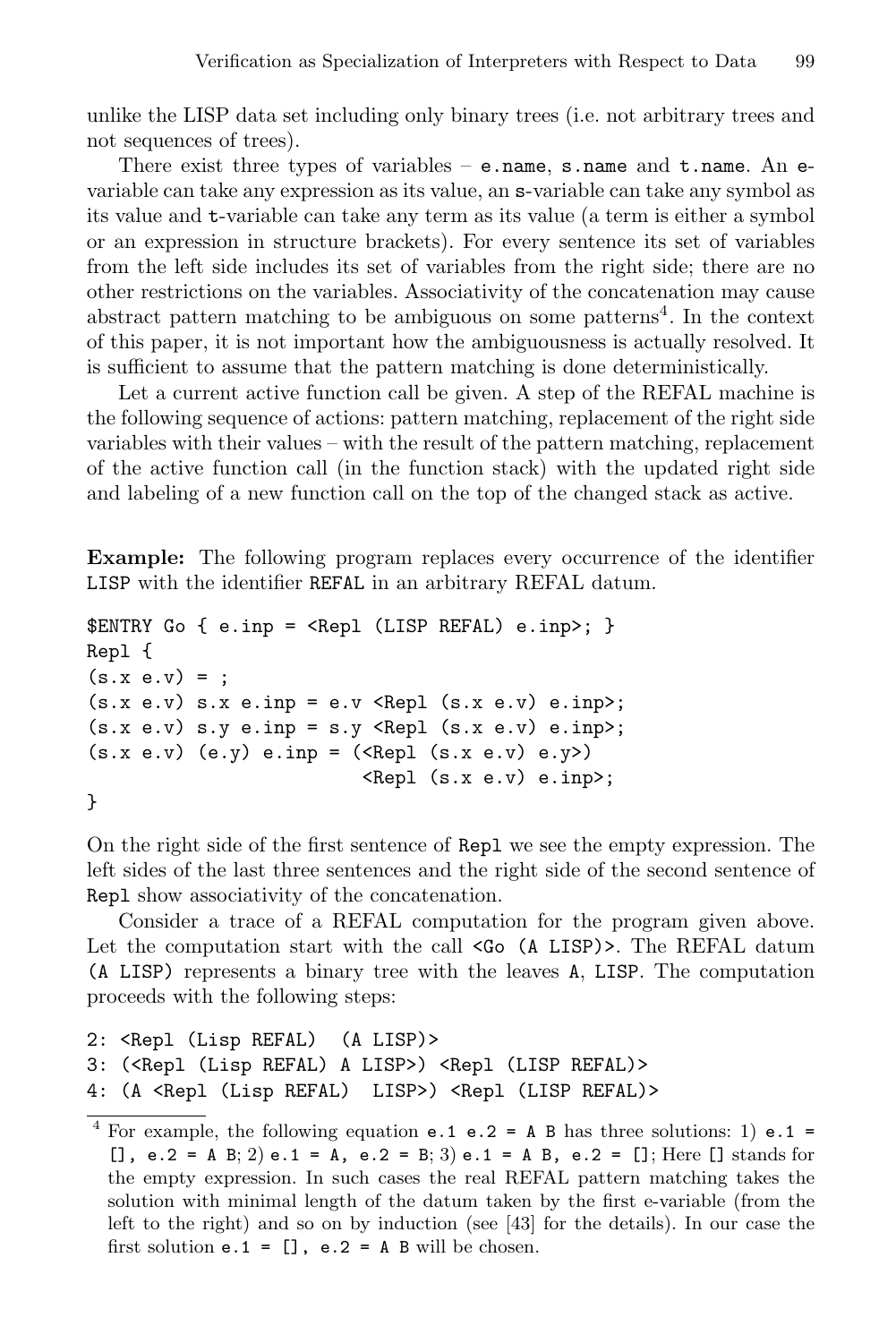```
5: (A REFAL <Repl (LISP REFAL)>) <Repl (LISP REFAL)>
6: (A REFAL) <Repl (LISP REFAL)>
7: (A REFAL)
```
Another example is the function append, which can be defined in REFAL in one line:

```
append \{ (e.xs) (e.ys) = e.xs e.ys; \}
```
The LISP style append-function is defined as follows:

```
LispAppend {
 () (e.ys) = e.ys;(t.x e.xs) (e.ys) = t.x <LispAppend (e.xs) (e.ys) ;
}
```
A detailed description of the language is available in an electronic format [43] (see also [30]).

## 5 Supercompiler SCP4

In this section we present a short introduction to supercompilation process, as it is implemented in the supercompiler SCP4. More details can be found in [31,34,32,33].

Consider a program written in some programming language together with a parameterized input entry of the program. Such a pair defines a partial inputoutput mapping f:  $D \mapsto D$ , where D is the data set of the language. By definition, a supercompiler is a transformer of such pairs.

The supercompiler SCP4 iterates an extension of the interpretation of RE-FAL steps (see Section 4), called *driving* [41], on parameterized sets of the input entries. Driving constructs a directed tree of all possible computations for the given parameterized input entry and a given REFAL step. The edges of this tree are labeled with predicates over values of the parameters. The predicates specify concrete computation branches and describe the narrowing of the parameters (unknown data) along the chosen branches<sup>5</sup>.

Iteration of the driving unfolds a potentially infinite tree of all possible computations. The computations can depend on the values of the parameters that can be unknown during transformation. The supercompiler reduces in the process the redundancy that could be present in the original program. It folds the tree into a finite graph of states and transformations between possible configurations of the computing system. To make a folding possible a generalization procedure is used. Sometimes it may lead to the loss of some information on the structure of arguments of configurations.

<sup>&</sup>lt;sup>5</sup> In this sense the driving works similarly to a PROLOG interpreter. Both tools accept parameters (free variables) as their input data and narrow the parameters.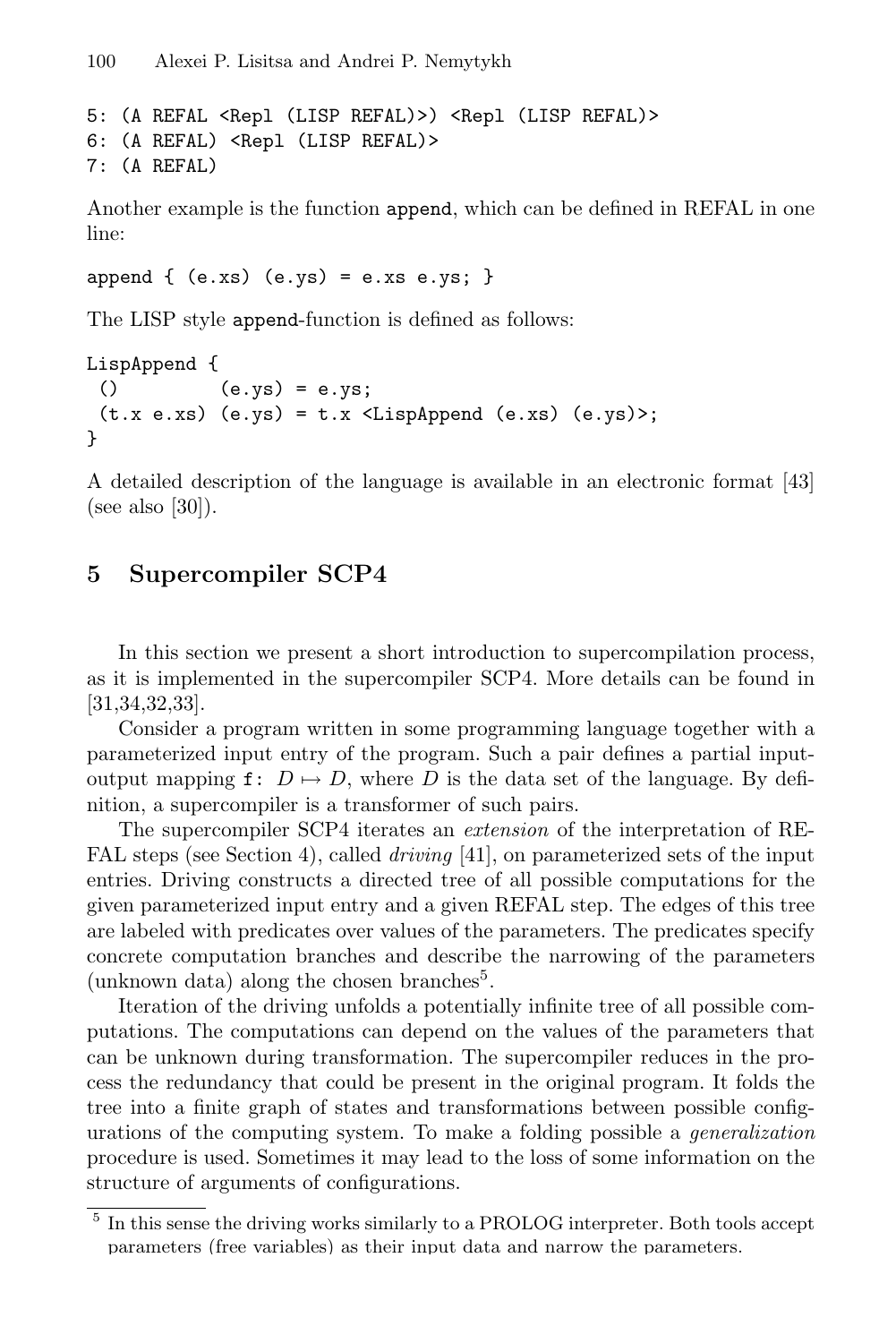If it is not possible to reduce a current configuration (to be developed in the meta-tree) to a previous configuration (on the path from the tree root to the latter) then generalization looks for a previous configuration, which is similar to the current. A homeomorphic embedding pre-order specifies the similarity relation on the configurations [16,38,31]. Only similar configurations are generalized. We say the term Current is not less complex compared to the Previous iff the Previous can be homeomorphically embedded to the Current. If the set of the basic terms is reasonable enough (see  $[11,15,16]$  for the details), then any infinite term sequence  $t_n$  has a pair  $t_i$ ,  $t_k$  such that  $k > i$  and  $t_k$  is not less complex compared to  $t_i$ . The property is crucial to ensure termination of SCP4, if all configurations appearing in the meta-tree are analyzed by generalization (in a weak strategy of supercompilation).

The aim of specialization is to perform as many actions of the input program at supercompile-time as possible. The parameterized configurations corresponding to the meta-tree nodes originating single branches can be one-step-developed uniformly on values of the parameters.

Thus, we emphasize that the output of the supercompiler is defined in terms of the parameters (semantic objects). The resulting definition is constructed solely based on the meta-interpretation of the source program rather than by a step-by-step transformation of the program. The crucial property of the supercompilation procedure, that we rely upon in our verification methodology, is

Property 1. The output pair (the residual program and its input entry) defines an extension of the partial mapping defined by the corresponding input pair.

#### 6 Load Balancing Monitor Protocol

As a case study we consider in this section verification of a multiprocess system with a load balancing monitor. The Figure 1 (from [2]) shows an abstraction of such a system, two different finite automata, one is for the monitor another for a process. In general, we are interested in parameterized systems, consisting of an arbitrary number  $m$  of processes (here  $m$  is a parameter) and a single monitor. In the initial configuration of the system the processes are in state req, and the monitor is in state the idle. When the monitor broadcasts the message swap<sub>out</sub> (and moves to busy) all processes in the CPU are suspended. Two different priorities, high and low are assigned non-deterministically to the suspended processes. When the CPU is released by the monitor (through the broadcast release), it is assigned to processes with high priority. Processes with low-priority go back to the request state.

We use a specification of such a parameterized system given in [2] in terms of Extended Finite State Machines (EFSM)[1]: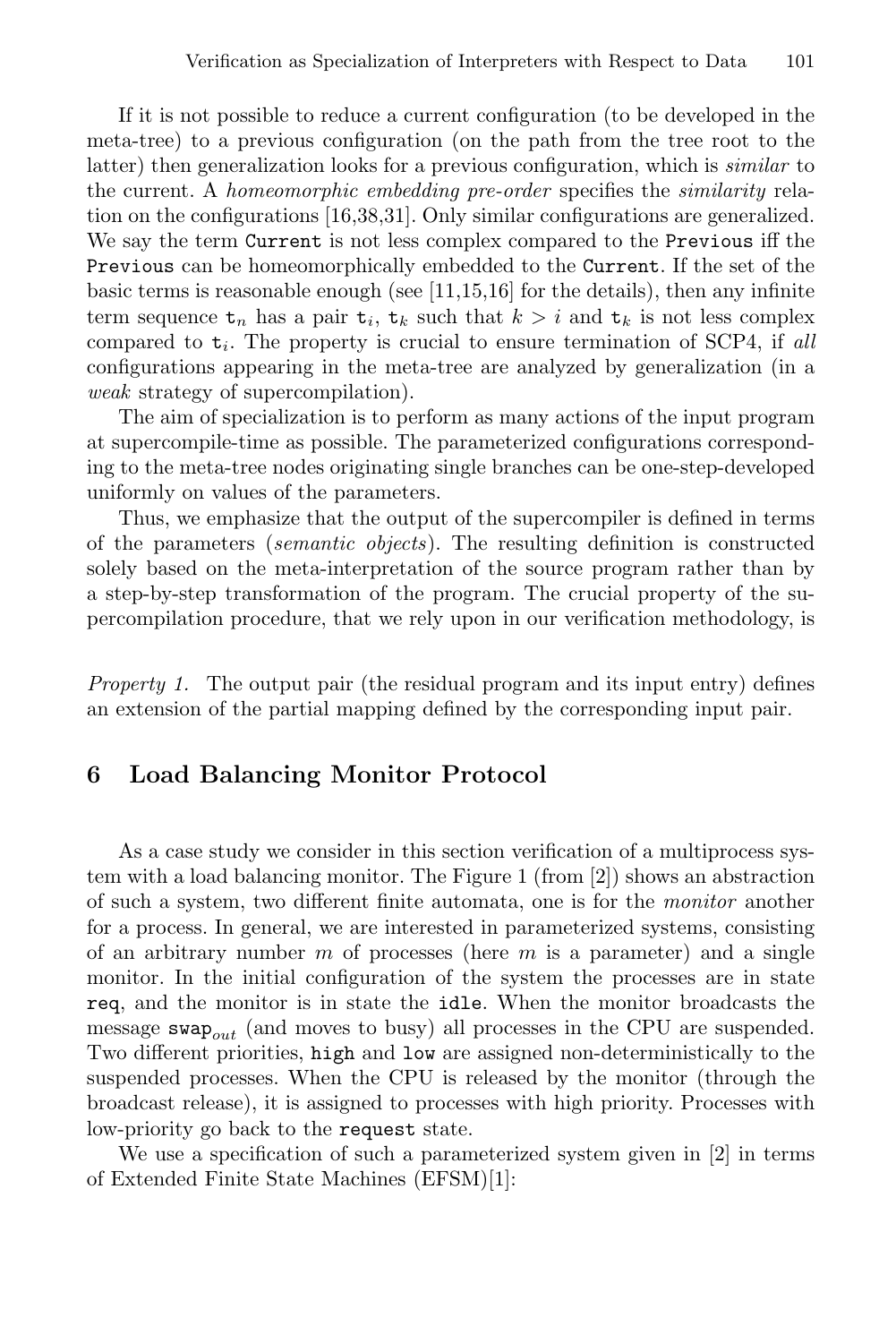\n- (0) 
$$
req \geq 0
$$
, use  $\geq 0$ , idle  $\geq 0$ , busy  $\geq 0$ , high  $\geq 0$ , low  $\geq 0 \rightarrow$ .
\n- (1)  $req \geq 1$ , idle  $\geq 1 \rightarrow req'$  =  $req - 1$ , use' = use + 1.
\n- (2) use  $\geq 1$ , idle  $\geq 1 \rightarrow req'$  =  $req + 1$ , use' = use - 1.
\n- (3) idle  $\geq 1 \rightarrow idle'$  = idle - 1, busy' = busy + 1, high' + low' = high + low + use, high'  $\geq$  high, use' = 0.
\n- (4) busy  $\geq 1 \rightarrow$  busy' = busy - 1, idle' = idle + 1, high' = 0, low' = 0, use' = use + high, req' = req + low.
\n



Fig. 1. Load balancing monitor

Here req,use,idle,busy,high,low are non-negative integer variables of the EFSM model, which represent counting abstraction of the original parameterized automata model: the names denote various states of the automaton and the values of the variables keep track of the number of automata in corresponding states. The rules (0)-(4) define the dynamics of the EFSM model. Starting with some initial evaluation of the variables, the system may apply non-deterministically any of the rules. In the case the guard of a rule (its left-hand part) is satisfied in a current state (evaluation of all variables, i.e. the integer vector), the update expressed by the right-hand side of the rule is executed. Primed variable names are used in updates to denote updated values. Updates may be deterministic, like use  $\prime$  = use + 1, or non-deterministic, like

high' + low' = high + low + use.

In the latter case execution of an update assigns the values to the variables nondeterministically, provided they satisfy all constraints of the right-hand side of the rule. For example in the rule (3) an additional constraint is high'  $\geq$  high.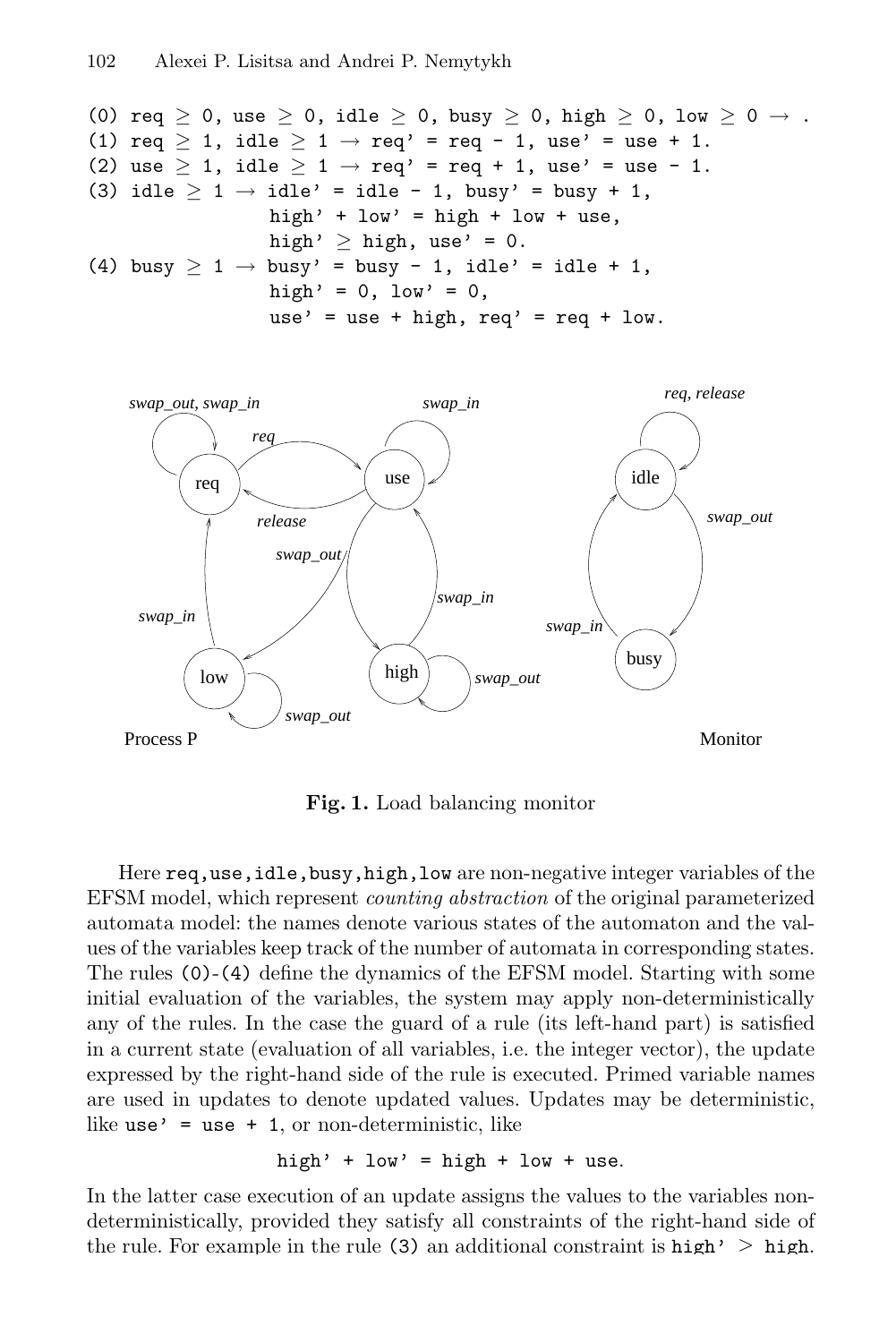Correctness of the Load Balancing Monitor Protocol specified by the above EFSM is formulated as follows: the system if started in the initial configuration where all processes are in state req and the monitor is in a state idle never reaches a configuration where there coexists processes in states busy and use.

## 7 Load Balancing Monitor Specification in REFAL

In this section we apply the parameterized testing  $+$  supercompilation approach described above to the verification of the Load Balancing Monitor. To do so we need to write down a REFAL program, which first simulates the execution of the protocol (in fact, it may be considered to be an executable specification) and then tests the correctness condition. The following fragment of the program defines the function int which is the entry point of the program:

```
$ENTRY int {
 e.p (e.d) =
         \n  <fint (e.p) (idle I)(busy )(req e.d)(use )(high )(low )>;
}
```
It has two input parameters e.p and e.d which according to the REFAL conventions may take arbitrary REFAL expressions as the values. The function int is defined though only for the inputs of special form. For e.p the only values in the range of int are of the form  $(t_{i_1}) \dots (t_{i_k})$ , where  $t_{i_j}$  are expressions labeling different rules of the above EFSM model. With the exception of the rule (3) these are just names, whilst for the rule (3) this is a name with an additional parameter (see definition of the RandomAction function below). The value of the variable e.d is assumed to be a string of characters each representing a process in the model. So the length of a string (value of)  $e.d$  is a number of processes in the modeled system. In general, we use the following representation of the global state of the system by REFAL data:

```
(e.p) (idle e.1)(busy e.2)(req e.3)(use e.4)(high e.5)(low e.6)
```
where e.p represents the sequence of remaining rules to be executed, and the length of the value of each string  $e \cdot i$  represents the value of the corresponding variable (e.g. the length of the value of  $e.4$  is a value of use at any given moment).

Returning to the definition of the function int, it takes two input parameters and calls the function fint (reminder: angular brackets denote a function call in REFAL). The syntactical form of arguments for this call of fint reflects constraints on the initial configuration of EFSM – the (single) monitor is in idle state, some processes are in the state req and no processes are in any other state.

The definition of the function fint contains two sentences: one for quitting the loop and passing to the correctness testing (first sentence)<sup>6</sup> and another for

<sup>6</sup> Such a kind of the encoding of the composition is crucial for successful automatic verification of the protocol.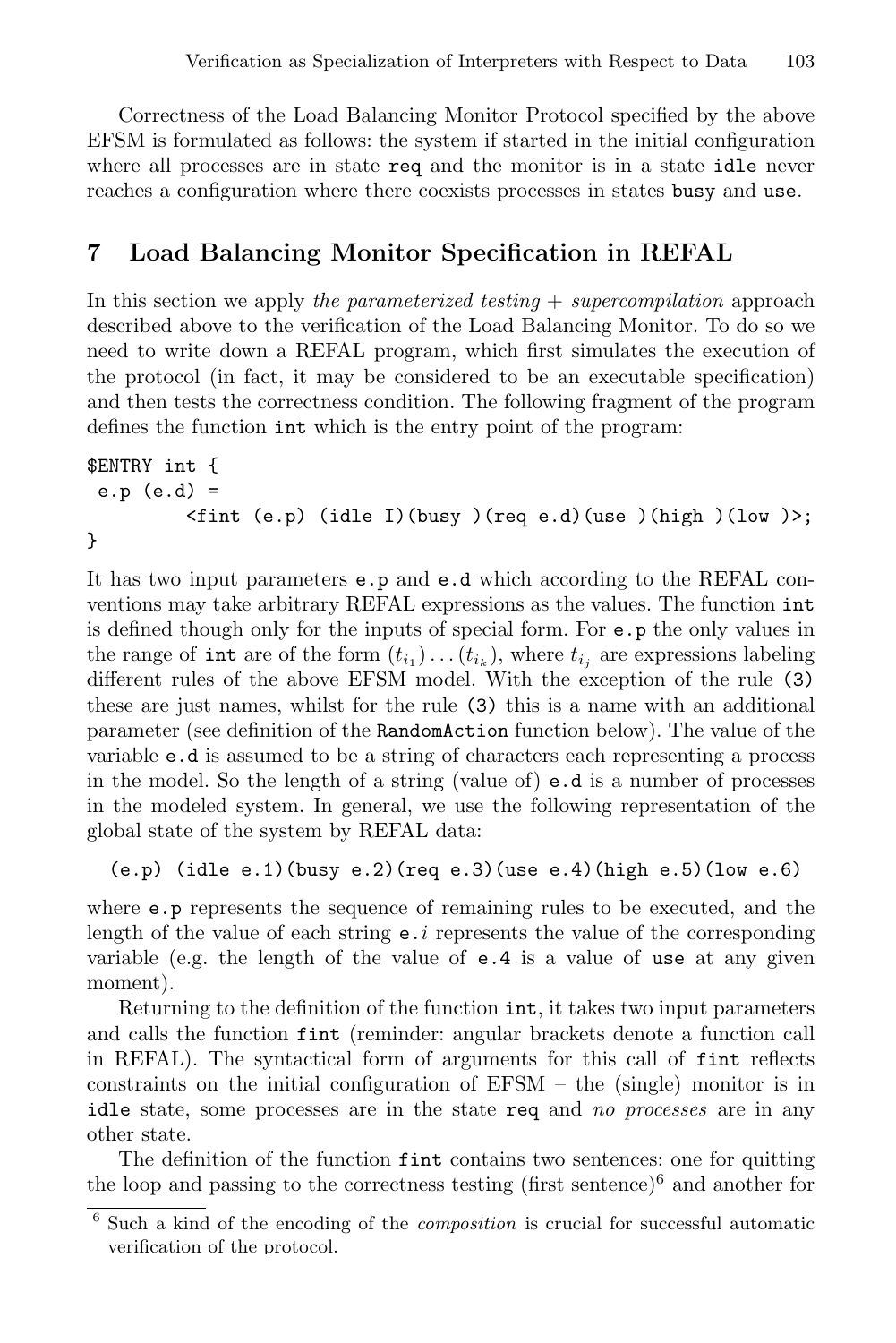making a recursive call of fint with the decremented first argument value and the current state updated depending on the term t.t. Update is done by the call to the RandomAction function.

```
fint {
  () (idle e.1)(busy e.2)(req e.3)(use e.4)(high e.5)(low e.6) =
           <Test (idle e.1)(busy e.2)(req e.3)
                   (use e.4)(high e.5)(low e.6)>;
  (t.t e.p) (idle e.1)(busy e.2)(req e.3)
                          (use e.4)(high e.5)(low e.6) =\text{1} (e.p) \text{1} (RandomAction t.t (idle e.1)(busy e.2)
                              (\text{req } e.3)(\text{use } e.4)(\text{high } e.5)(\text{low } e.6) \rightarrow;
```

```
}
```
The sentences in the definition of the RandomAction function<sup>7</sup> correspond to the rules of the EFSM model. Since the rule (0) does not do anything (the system is waiting with no changes in its global state) and we are going to verify a safety property, we can safely omit this rule from the REFAL specification<sup>8</sup>

```
RandomAction {
* r1
(r1) (idle I e.1)(busy e.2)(req I e.3)(use e.4)(high e.5)(low e.6)
                      = (idle I e.1)(busy e.2)(req e.3)(use I e.4)
                                                 (high e.5)(low e.6);
* r2
(r2) (idle I e.1)(busy e.2)(req e.3)(use I e.4)(high e.5)(low e.6)
                      = (idle I e.1)(busy e.2)(req I e.3)(use e.4)
                                                 (high e.5)(low e.6);
* r3
(r3 e.r3) (idle I e.1)(busy e.2)(req e.3)(use e.4)
                                   (high e.5)(low e.6) =(idle e.1)(busy I e.2)
          <RandomDistribution (r3 (low_use e.4 e.6) e.r3)
                                (\text{req } e.3)(\text{use })(\text{high } e.5)(\text{low } e.6)* r4
(r4) (idle e.1)(busy I e.2)(req e.3)(use e.4)(high e.5)(low e.6)
              = (idle I e.1)(busy e.2)(req e.3 e.6)(use e.4 e.5)
                                                      (high)(low);
```
}

As an example consider the case when RandomAction is called with arguments matching the left-hand side of the first rule. Then the call will return the (representation of) global state expected after application of the rule (1).

<sup>7</sup> Here the asterisk sign stands for one line comment.

<sup>8</sup> Leaving this rule in place and providing suitable REFAL translation would not do any difference in the verification.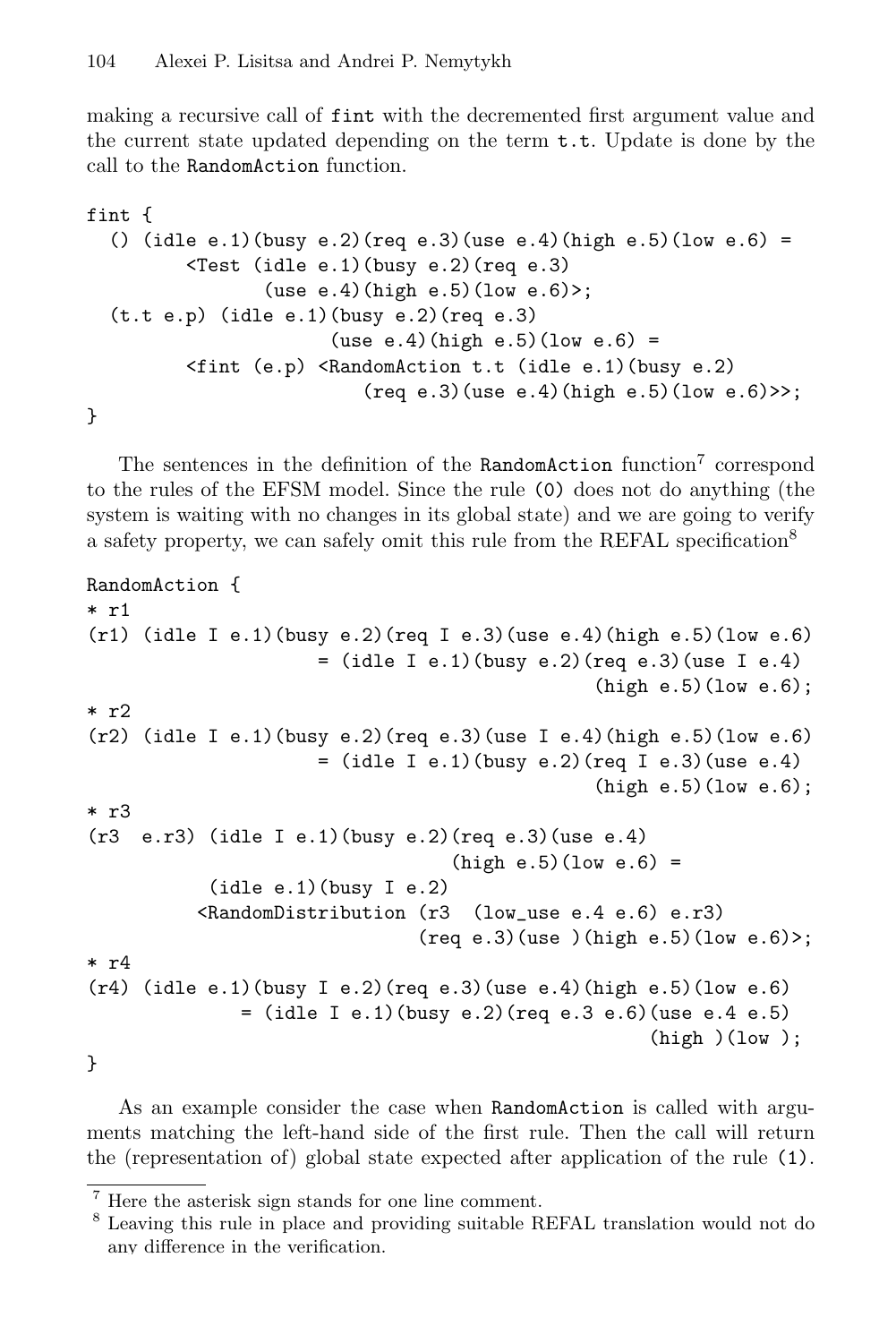Further, it is straightforward to check that the left-hand sides (resp. right-hand sides) of sentences commented as  $\star$ r1,  $\star$ r2,  $\star$ r4 implement guards (resp. deterministic updates) of the corresponding EFSM rules (1), (2), (4). The rule (3) is more involved because of its non-deterministic update. Its implementation by the sentence \*r3 of RandomAction definition uses an additional call to function RandomDistribution, the definition of which is as follows:

```
RandomDistribution {
(r3 (low_use I e.lu) (high_low I e.hl))
                              (req e.3)(use e.4)(high e.5)(low e.6)
        = <RandomDistribution (r3 (low_use e.lu)(high_low e.hl))
                             (\text{req } e.3)(\text{use } e.4)(\text{high } I e.5)(\text{low } e.6)(r3 (low use e.lu) (high low ))
                              (\text{req } e.3)(\text{use } e.4)(\text{high } e.5)(\text{low } e.6)= (req e.3)(use e.4)(high e.5)(low e.lu e.6);
(r3 (low_use ) (high_low e.hl))
                              (req e.3)(use e.4)(high e.5)(low e.6)
        = (req e.3)(use e.4)(high e.5)(low e.6);
}
```
The function RandomDisribution implements the non-deterministic update high'+low' = high+low+use with the constraint high'  $\geq$  high. The latter condition may be reformulated as  $high' = high + delta$  for some non-negative integer value delta. Then we have  $low' = low + use - delta$ . The last two conditions can be considered as almost deterministic updates, where the only non-determinism remaining is concerning the value of delta. Consider the definition of RandomDistribution. Following the same convention for representing integer variables by REFAL data it introduces two auxiliary integer variables<sup>9</sup> low use and high low. When RandomDistribution is called within the \*r3 sentence of RandomAction the variable low use gets the value use+low (in REFAL terms on the left-hand side of the \*r3 we have (use e.4) and (low e.6) and on the right-hand side (low\_use  $e.4$   $e.6$ )). As to the high\_low variable its value represents the above delta. Where does it come from? Inspection of definitions of all functions defined so far shows that the value of high low is passed via parameters e.r3 of RandomAction, t.t of fint and e.p of int.

Consider now computation of RandomDistribution in terms of integer variables. It starts<sup>10</sup> with low use = use + low. If low use  $\geq 1$  and high low  $\geq 1$ , both low use and high low are decremented by 1, high is incremented by 1 and RandomDistribution is recursively called (the first sentence of definition).

If high low hits 0 then the call returns with  $low' = use + low - high\_low$ and high' = high + high low as required (the second sentence).

 $10$  When called from the \*r3.

<sup>&</sup>lt;sup>9</sup> Here we mean integer variables in a sense of the EFSM model, not REFAL variables. Integer variables low use and high low are presented by REFAL terms (low use ...) and  $(high_low...).$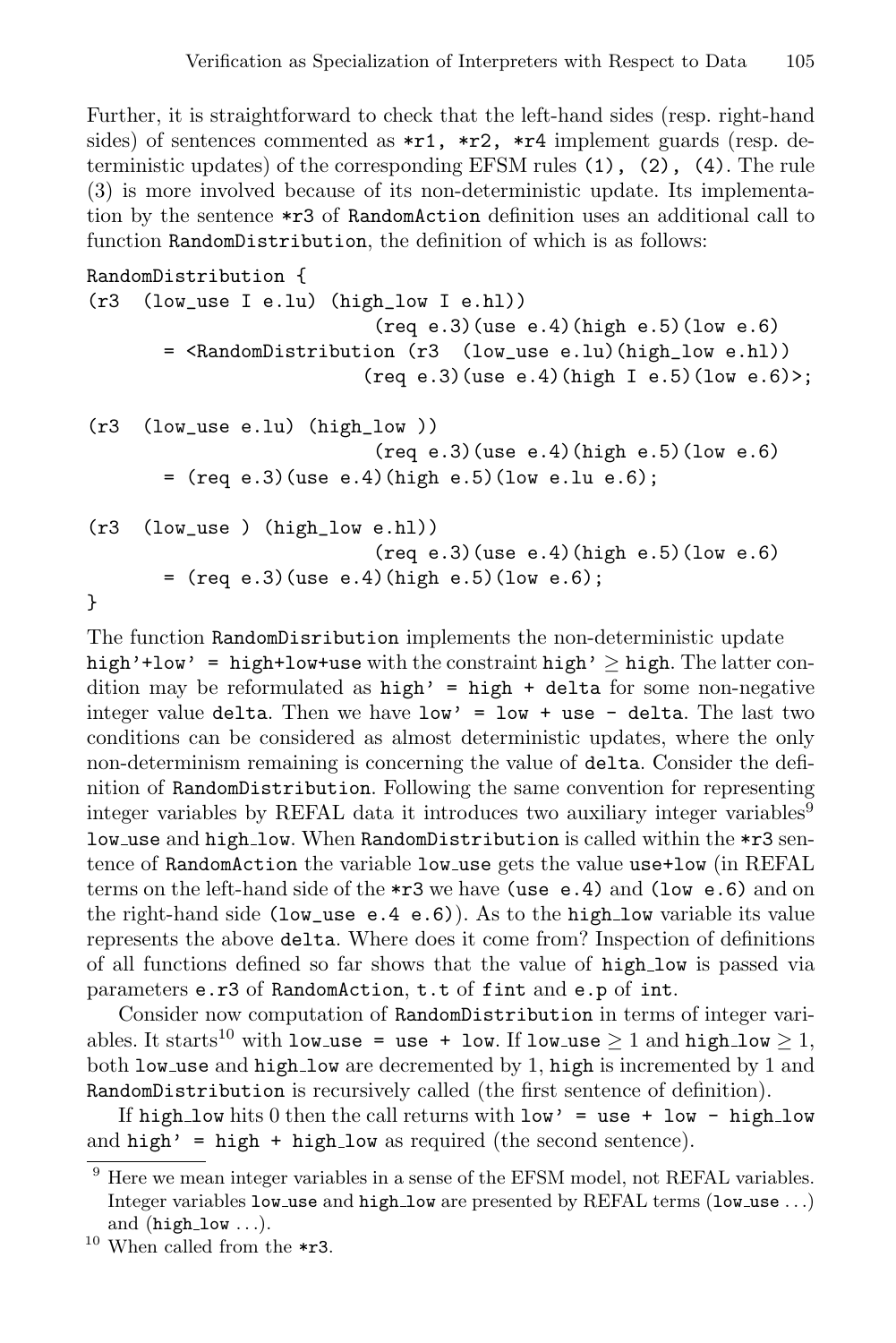If, however, low use hits 0 first (the third sentence) that indicates the value of high low is incorrect (high low  $>$  low+use), but the call returns the still correct update:  $low' = 0$  and  $high' = high+low+use$ .

Correctness condition. Finally, the definition of the function Test embodies the correctness conditions of the protocol (compare with the definition of safety properties in Section 6).

```
Test {
(idle e.1)(busy I e.2)(req e.3)(use I e.4)(high e.5)(low e.6) = FALSE;(idle e.1)(busy e.2)(req e.3)(use e.4)(high e.5)(low e.6) = TRUE;}
```
The function Test returns FALSE if called on a configuration with busy  $\geq 1$ and  $idle$   $>$  1, in all other cases it returns TRUE.

Taking all above definitions together we get a REFAL program

 $int(e.p, e.d)$ 

which simulates execution of the Load Balancing Monitor system with one monitor and  $k (=$  the length of the value of  $e.d$ ) processes for n steps  $(=$  the length of sequence  $(t_{i_1}) \dots (t_{i_n})$ , the value of **e**  $\cdot$ **p**) and then tests the correctness condition.

## 8 Verification via Supercompilation

Now we apply the supercompiler SCP4 to the program  $\text{int}(e, p, e, d)$  (with the parameterized entry point). That is to say, we specialize the interpreter fint with respect to partial known data, while the program  $e.p$  is unknown:

```
<fint (e.p) (idle I)(busy )(req e.d)(use )(high )(low )>
```
Here we treat the fint-interpreter as an interpreter of the programming language L defined by the protocol rules: each program is a *finite* sequence of the actions evaluating the protocol. Notice that not all actions are applicable to all protocol states; an attempt of execution of a non-applicable action leads to an abnormal stop of the program. The simplest language  $L$  has a functional aspect: calls for the action  $r3$  have arguments **e.r3.** I.e. this action may be considered as a function transforming both the global (the global protocol state) and local (the value of the e.r3) memory.

The residual program is given in the Appendix A. At first glance the resulting program does not look much simpler than the original one and definitely it is much less comprehensible. However, it is now simple to check the entire resulting program unlike the original one does not contain the operator return FALSE.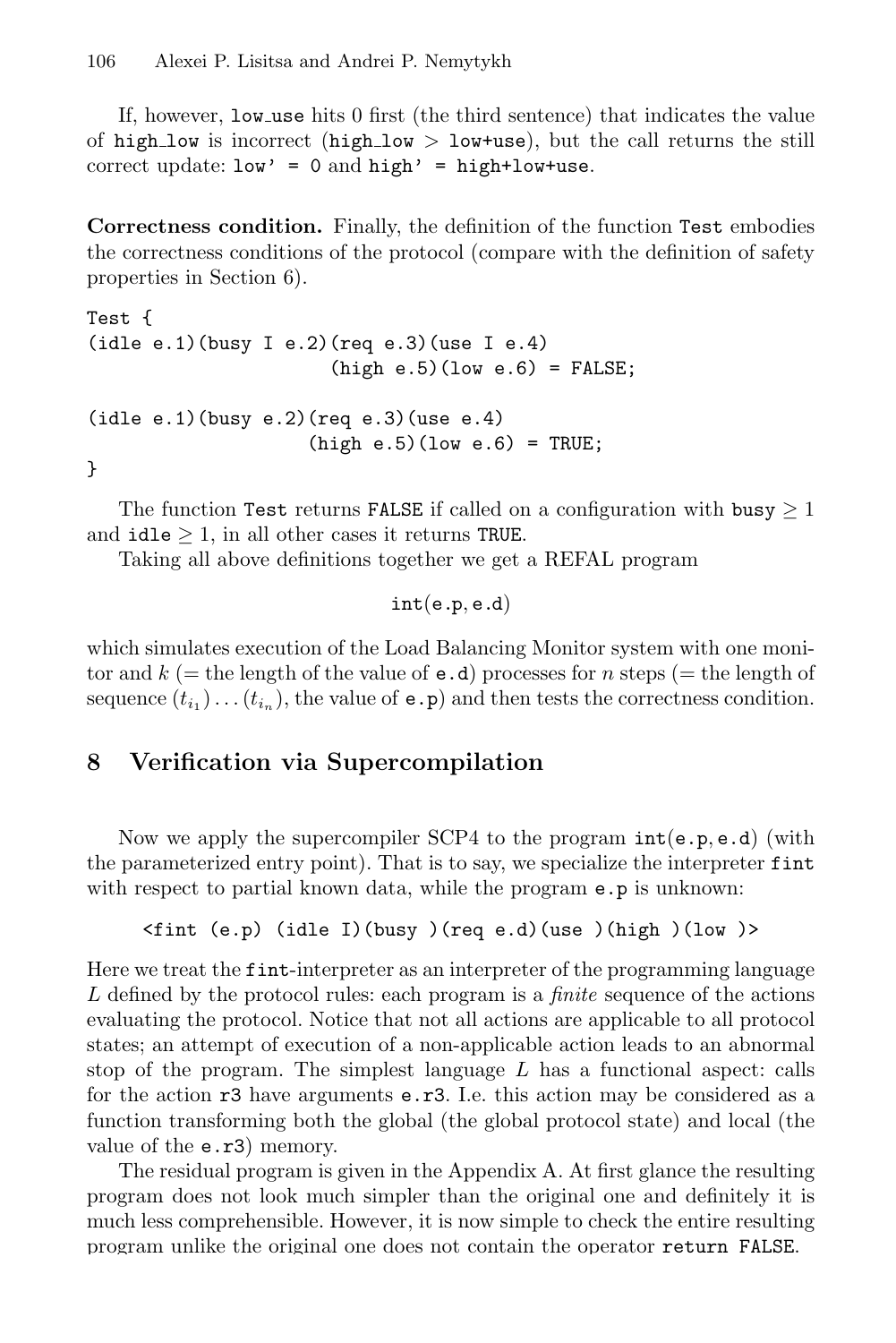That means whatever values input parameters are given, the program will never return FALSE. Since the resulting program is equivalent to the original one on the domain of the original program and the original program is never looping forever, we conclude that original program will also never return FALSE. That implies the correctness of the encoded parameterized protocol.

#### 8.1 On Associativity of the Concatenation

An interesting question arises here: how does the associative property of the REFAL concatenation matter in the successful verification of the LBM protocol? And a more general question is: how does the associative property influence the transformation power of the supercompiler SCP4? In fact the questions are questions on language dependence of results of verification.

The answer is as follows. On the one hand associativity of the concatenation simplifies the structure of the programs encoding the models of the protocols. There exist no loops just adding stepwise the terms forming the expressions (i.e. the loops modify in no way the terms). As a consequence the analysis of such a potentional loop is shifted to purely syntactic structures of the corresponding configurations representing such concatenation and may be done much more precisely compared to the concatenation loops, which (of course) are in no way marked out by specific syntax and hence, in general, are algorithmically unrecognizable as loops encoding concatenation. On the other hand the algorithm generalizing the configurations during supercompilation becomes ambiguous: the non-trivial relation imposed on the object terms has to be taken into account.

We may imitate the LISP style concatenation by means of the LispAppend function defined in Section 4. The LISP style program encoding the LBM protocol is as follows:

```
RandomAction {
```

```
.........
* r3
(r3 e.r3) (idle I e.1)(busy e.2)(req e.3)(use e.4)
                                    (high e.5)(low e.6) =(idle e.1)(busy I e.2)
           <RandomDistribution
                     (r3 (low_use <LispAppend (e.4) (e.6)>) e.r3)
                                 (\text{req } e.3)(\text{use })(\text{high } e.5)(\text{low } e.6)* r4
(r4) (idle e.1)(busy I e.2)(req e.3)(use e.4)(high e.5)(low e.6)
          = (idle I e.1)(busy e.2)(req <LispAppend (e.3) (e.6)>)
                       (use <LispAppend (e.4) (e.5)>)(high )(low );
}
```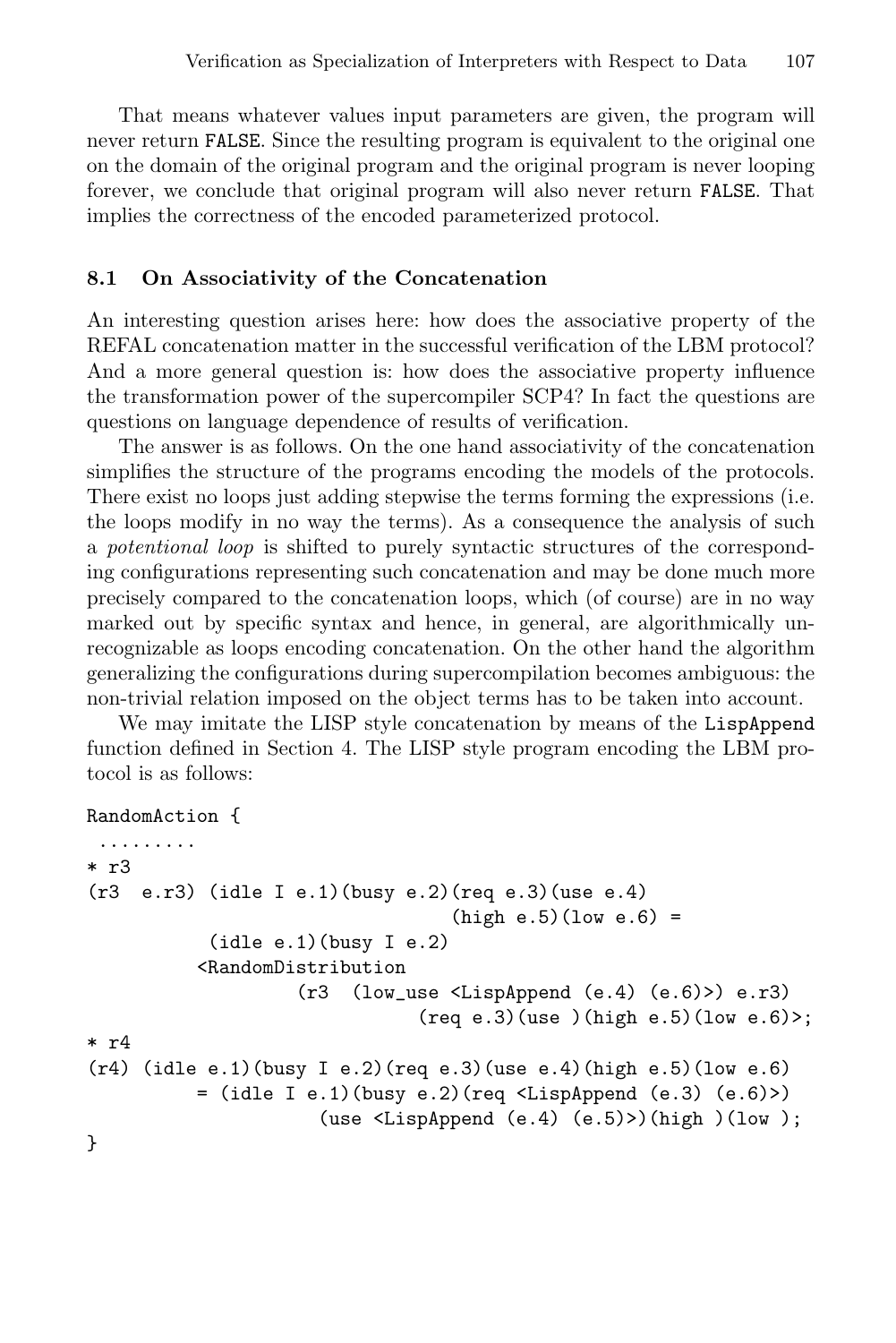```
RandomDistribution {
 .........
(r3 (low_use e.lu) (high_low ))
                                (\text{req } e.3)(\text{use } e.4)(\text{high } e.5)(\text{low } e.6)= (req e.3)(use e.4)(high e.5)(low \langleLispAppend (e.1u) (e.6)>);
 .........
}
```
Where we omitted sentences and functions coinciding with the REFAL style encoding.

The result of specialization by the supecompiler SCP4 once again does not contain the operators return FALSE;, which in REFAL terms have to be represented just as the symbolic constant FALSE. Thus the SCP4 succeeds in verification of the LISP style encoding the LBM protocol.

## 9 Discussion and Further Directions

The correctness of the method is heavily based on the crucial Property 1 of supercompilers. It has been shown, in particular in [38,40,37] that (variants of) supercompilation is a correct transformation, in a sense it always returns (if any) the program equivalent to the input program (on the domain of the latter). So the answer for the above question is positive if the SCP4 indeed implements correctly the supercompilation process as it is described in the above papers. This however is not a trivial question, especially because of the specific semantic assumptions of REFAL, like built-in associativity of concatenation as a term forming construct.

We incorporated a call for the Test into the body of fint (in its first sentence) to organize the composition  $T_Q(\text{fint}_S(n, \bar{p}))$  (Section 7). Such a kind of encoding of the composition is crucial for successful automatic verification of the LBM protocol. Another important point allowing us to successfully verify the protocol is the following property of the testing function Test: the number of its REFAL steps is uniformly bounded on the size of the input data of the function. In fact in our case there is just a single step. That would be very interesting to bring a protocol with a safety property not satisfying such a uniform condition to successful verification via supercompilation. The simple protocols given in the survey [14] in terms of counter machines seem to be good candidates to try.

With the point of view of strengthening the supercompilation algorithm based on associative concatenation, it is very important to implement Makanin's algorithm solving string equations [26]. In our opinion, implementation of Khmelevski<sup>\*</sup>'s algorithm [12] (working only with such equations with three variables) and using this algorithm for handling of restrictions (see [41,44,32,33]) could lead to solution (by supercompilation technology) of new very interesting tasks.

We would like to say again that despite simplicity of the languages generated by the protocols (and, what is more, due to their algorithmic incompleteness), automatic specialization of their interpreters opens very interesting and important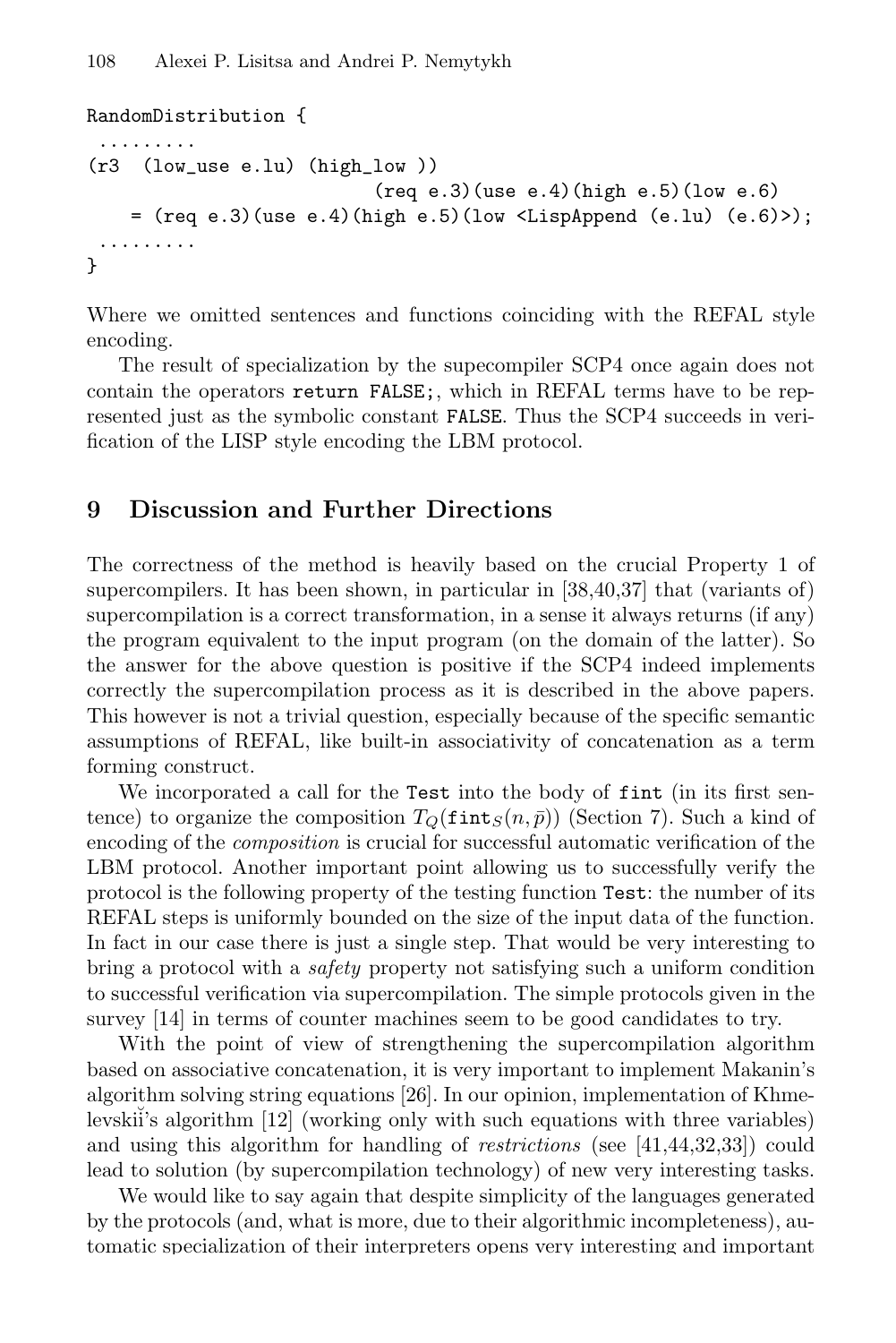problems leading to more fundamental understanding of the nature of program specialization (Section 1). An extension of the class of the protocols and their properties to be successfully verified is a very attractive task. Here we mean both automatic verification per se and specialization of the interpreters of the algorithmic incomplete programming languages generated by the protocols. We have to point to a class of elementary algorithms [13,27], which (as far as we know) was still never studied in the context of specialization of its interpreters.

An interesting direction for future work would be to modify supercompiler so that during supercompilation process within the parameterized testing scenario it would produce an inductive proof of safety properties. For any particular successfull verification then one can check the produced inductive proof by a simple proof checker.

Another important direction is to establish completeness results for classes of verification problems and particular strategies of the supercompiler and to compare the method with other verification methods based on program transformations [7,17,18,36].

Acknowledgements. The authors thank anonymous referees for several insightful comments that led to a substantial improvement of the paper.

#### References

- 1. Cheng, K.-T., Krishnakumar A.S.: Automatic Generation of Functional Vectors Using the Extended Finite State Machine Model. ACM Transactions on Design Automation of Electronic Systems 1(1):57–79, 1996.
- 2. Delzanno, G.: Load Balancing Monitor, at the web page Automatic Verification of Parameterized Synchronous Systems.

http://www.disi.unige.it/person/DelzannoG/parameterized.html

- 3. Delzanno, G.: Verification of Consistency Protocols via Infinite-state Symbolic Model Checking, A Case Study. In Proc. of FORTE/PSTV, pp 171–188, 2000.
- 4. Delzanno, G.: Contsraint-based Verification of Paremeterized Cache Coherence Protocols. Formal Methods in System Design 23(3):257-301, 2003.
- 5. Futamura, Y.: Partial Evaluation of Computation Process An Approach to a Compiler-Compiler. In: Systems. Computers. Controls. 2(5) (1971) 45–50
- 6. Futamura, Y., Nogi, K., Takano, A.: Essence of generalized partial computation. Theoretical Computer Science. 90 (1991) 61–79. Amsterdam. North-Holland Publishing Co.
- 7. Glück, R., Leuschel, M.: Abstraction-based partial deduction for solving inverse problems – a transformational approach to software verification. In Proc. of the PSI'99, LNCS, Vol. 1755 (1999) 93–100, Springer-Verlag
- 8. Jones, N.D., Gomard, C.K., Sestoft, P.: Partial Evaluation and Automatic Program Generation. (1993) Prentice Hall International
- 9. Jones, N.D.: What not to do when writing an interpreter for specialization. In Proc. of the PEPM'96, LNCS, Vol. 1110 (1996) 216–237, Springer-Verlag
- 10. Handy, J.: The Cache Memory Book. Academic Press, 1993.
- 11. Higman, G.: Ordering by divisibility in abstract algebras. Proc. London Math. Soc. 2(7) (1952) 326–336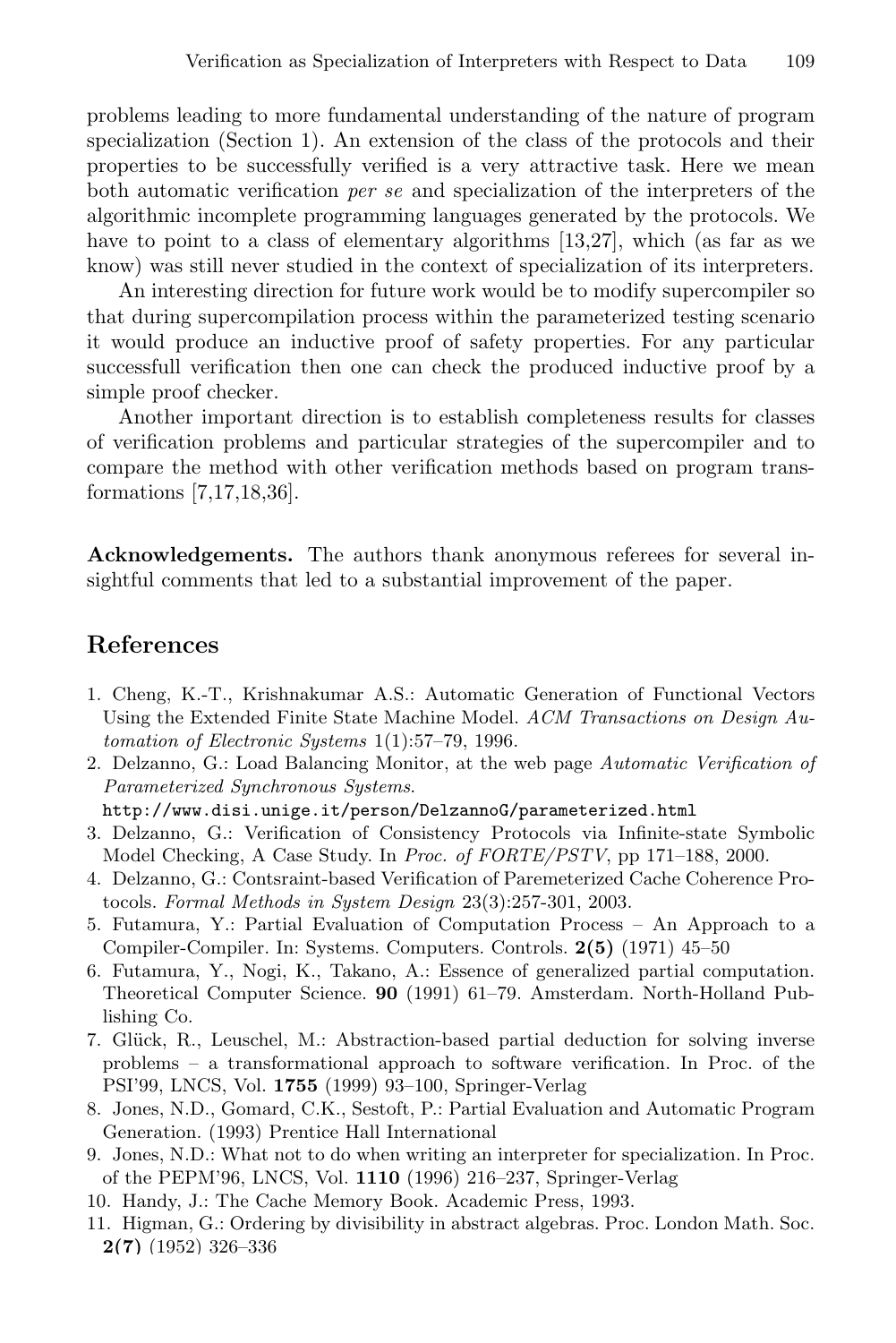- 12. Khmelevskiı̆, Yu.I.: Equations in Free Semigroups. (in Russian) In I.G. Petrovskiĭ (Ed.), Trudy Math. Inst. Steklov, Vol. 107 (1971). English translation in: Proc. of Steklov Inst. Math., 107, Amer. Math. Soc., 1976.
- 13. Kossovski, N.K.: Foundation of the theory of elementary algorithms. (Book in Russian), Leningrad University Press, Leningrad, 1987.
- 14. Ibarra, O.H., Dang, Zh., Yang, L.: On counter machines, Diophantine equations, and reachability problems. In Proc. of the Workshop on Reachability Problems, TUCS General Publication, No. 45, Part 2, June 2007, pp 8–24.
- 15. Kruskal, J.B.: Well-quasi-ordering, the tree theorem, and vazsonyi's conjecture. Trans. Amer. Math. Society, 95 (1960) 210–225
- 16. Leuschel, M.: On the Power of Homeomorphic Embedding for Online Termination. In Proc. of the SAS'98, LNCS, 1503 (1998), Springer-Verlag.
- 17. Leuschel, M., Lehmann, H.: Solving coverability problems of Petri nets by partial deduction. In Proc. of the 2nd Int. ACM SIGPLAN Conf. on Principles and Practice of Declarative Programming (PPDP'2000), Montreal, Canada, pp 268-279, 2000.
- 18. Leuschel, M., Massart, T.: Infinite state model checking by abstract interpretation and program specialisation. In A. Bossi (Ed.), Logic-Based Program Synthesis and Transformation. Proc. of LOPSTR'99, LNCS, 1817 (2000) 63–82, Springer-Verlag.
- 19. Lisitsa, A.P., Nemytykh, A.P.: Verification via Supercompilation. http://www.csc.liv.ac.uk/~alexei/VeriSuper/
- 20. Lisitsa, A.P., Nemytykh, A.P.: Experiments on verification via supercompilation. http://refal.botik.ru/protocols/, 2007.
- 21. Lisitsa, A.P., Nemytykh, A.P.: Towards Verification via Supercompilation. In Proc. of COMPSAC 05, the 29th Annual International Computer Software and Applications Conference, Workshop Papers and Fast Abstracts, pages 9-10, IEEE, 2005.
- 22. Lisitsa, A.P., Nemytykh, A.P.: Verification of parameterized systems using supercompilation. A case study, in Proc. of the Third Workshop on Applied Semantics (APPSEM05), M. Hofmann, H.W. Loidl (Eds.) , Fraunchiemsee, Germany. Ludwig Maximillians Universitat Munchen. (2005), Accessible via:

ftp://www.botik.ru/pub/local/scp/refal5/appsem\\_verification2005.ps

- 23. Lisitsa, A.P., Nemytykh, A.P.: Verification as a Parameterized Testing (Experiments with the SCP4 Supercompiler). Programmirovanie. No.1 (2007) (In Russian). English translation in J. Programming and Computer Software, Vol. 33, No.1 (2007) 14–23.
- 24. Lisitsa, A.P., Nemytykh, A.P.: Reachability Analysis in Verification via Supercompilation. In Proc. of the Workshop on Reachability Problems, TUCS General Publication, No. 45, Part 2, June 2007, pp 53–67.
- 25. Lisitsa, A.P., Nemytykh, A.P., A Note on Specialization of Interpreters. In Proc. of the 2nd International Computer Science Symposium in CSR 2007, LNCS, 4649 (2007) 237–248, Springer-Verlag.
- 26. Makanin, A.S.: The problem of solvability of equations in a free semigroup. (in Russian) Matematicheskii Sbornik, 103(2), 147–236, 1977. English translation in: Math. USSR-Sb., 32, 129–198, 1977.
- 27. Marchenkov, S.S.: Elementary recursive functions. (Book in Russian), Moscow, MCCME, 112 pages, 2003.
- 28. Markov, A.A.: The Theory of Algorithms (in Russian), Trudy V.A. Steklov Math.  $Inst., Vol. 42 (1954) 3-374.$
- 29. Mogensen, T.: Evolution of Partial Evaluators: Removing Inherited Limits. In Proc. of the PEPM'96, LNCS, Vol. 1110 (1996) 303–321, Springer-Verlag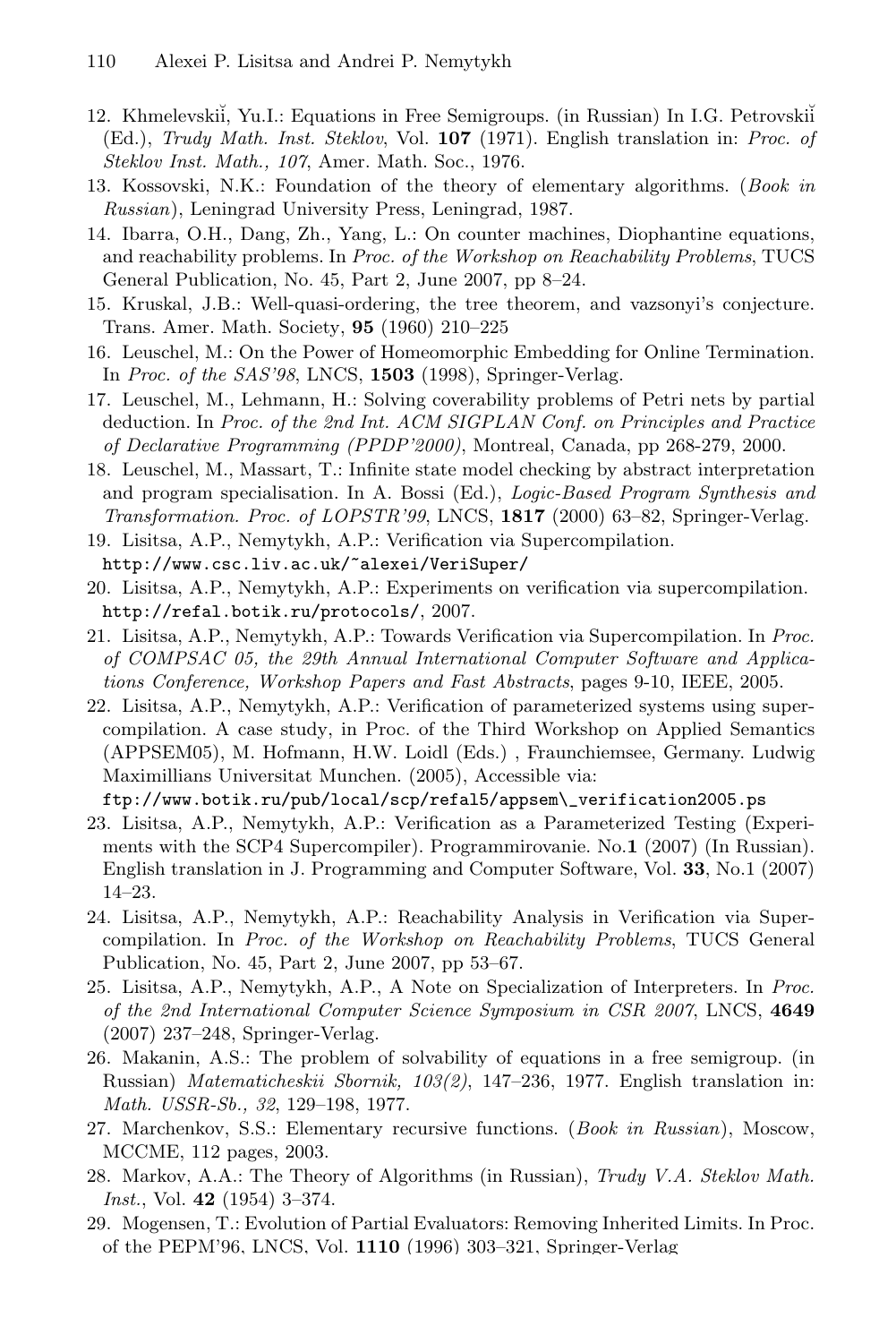- 30. Nemytykh, A.P.: A Note on Elimination of Simplest Recursions.. In Proc. of the ACM SIGPLAN Asian Symposium on Partial Evaluation and Semantics-Based Program Manipulation, (2002) 138–146, ACM Press
- 31. Nemytykh, A.P.: The Supercompiler SCP4: General Structure (extended abstract). In Proc. of the Perspectives of System Informatics, LNCS, 2890 (2003) 162–170, Springer-Verlag
- 32. Nemytykh, A.P.: The Supercompiler SCP4: General Structure Program systems: theory and applications, vol. 1, pp. 448-485. (in English) Moscow, Fizmatlit. 2004. ( ftp://ftp.botik.ru/pub/local/scp/refal5/GenStruct.ps.gz )
- 33. Nemytykh, A.P.: The Supercompiler SCP4: General Structure. (Book in Russian), URSS, Moscow, 152 pages, 2007.
- 34. Nemytykh, A.P., Turchin, V.F.: The Supercompiler SCP4: sources, on-line demonstration, http://www.botik.ru/pub/local/scp/refal5/, (2000).
- 35. Pettorossi, A., Proietti, M.: Transformation of logic programs: Foundations and techniques. In J. of Logic Programming. 19,20 (1994) 261–320
- 36. Roychoudhury, A., Ramakrishnan, I.V.: Inductively Verifying Invariant Properties of Parameterized Systems. In. J. Automated Software Engineering. 11 (2004) 101–139
- 37. Sands, D.: Proving the correctness of recursion-based automatic program transformation. In Theory and Practice of Software Development, LNCS, 915 (1995) 681–695, Springer-Verlag
- 38. Sørensen, M.H., Glück, R.: An algorithm of generalization in positive supercompilation. In Logic Programming: Proceedings of the 1995 International Symposium, pp 486–479. MIT Press, 1995.
- 39. Sørensen, M.H., Glück, R.: Introduction to Supercompilation. Partial Evaluation - Practice and Theory, DIKU 1998 International Summer School. June 1998. http://repository.readscheme.org/ftp/papers/pe98-school/D-364.pdf
- 40. Sørensen, M.H., Glück, R., Jones, N.D.: A positive supercompiler. In *Journal of* Functional Programming,  $6(6)$  (1996) 811–838
- 41. Turchin, V.F.: The concept of a supercompiler. ACM Transactions on Programming Languages and Systems. 8 (1986) 292–325, ACM Press
- 42. Turchin, V.F.: The algorithm of generalization in the supercompiler. In *Proceedings* of the IFIP TC2 Workshop, Partial Evaluation and Mixed Computation, pages 531– 549. Amsterdam: North-Holland Publishing Co., 1988.
- 43. Turchin, V.F.: Refal-5, Programming Guide and Reference Manual. Holyoke, Massachusetts. (1989) New England Publishing Co.

(electronic version: http://www.botik.ru/pub/local/scp/refal5/ ,2000)

44. Turchin, V.F.: Supercompilation: Techniques and results. In Proc. of PSI'96, LNCS, 1181 (1996) 227–248, Springer-Verlag

#### Appendix: Residual Program

```
* InputFormat: <int e.41>
$ENTRY int {
e.41 (e.101) = <F5 (e.41 ) e.101>;
}
```